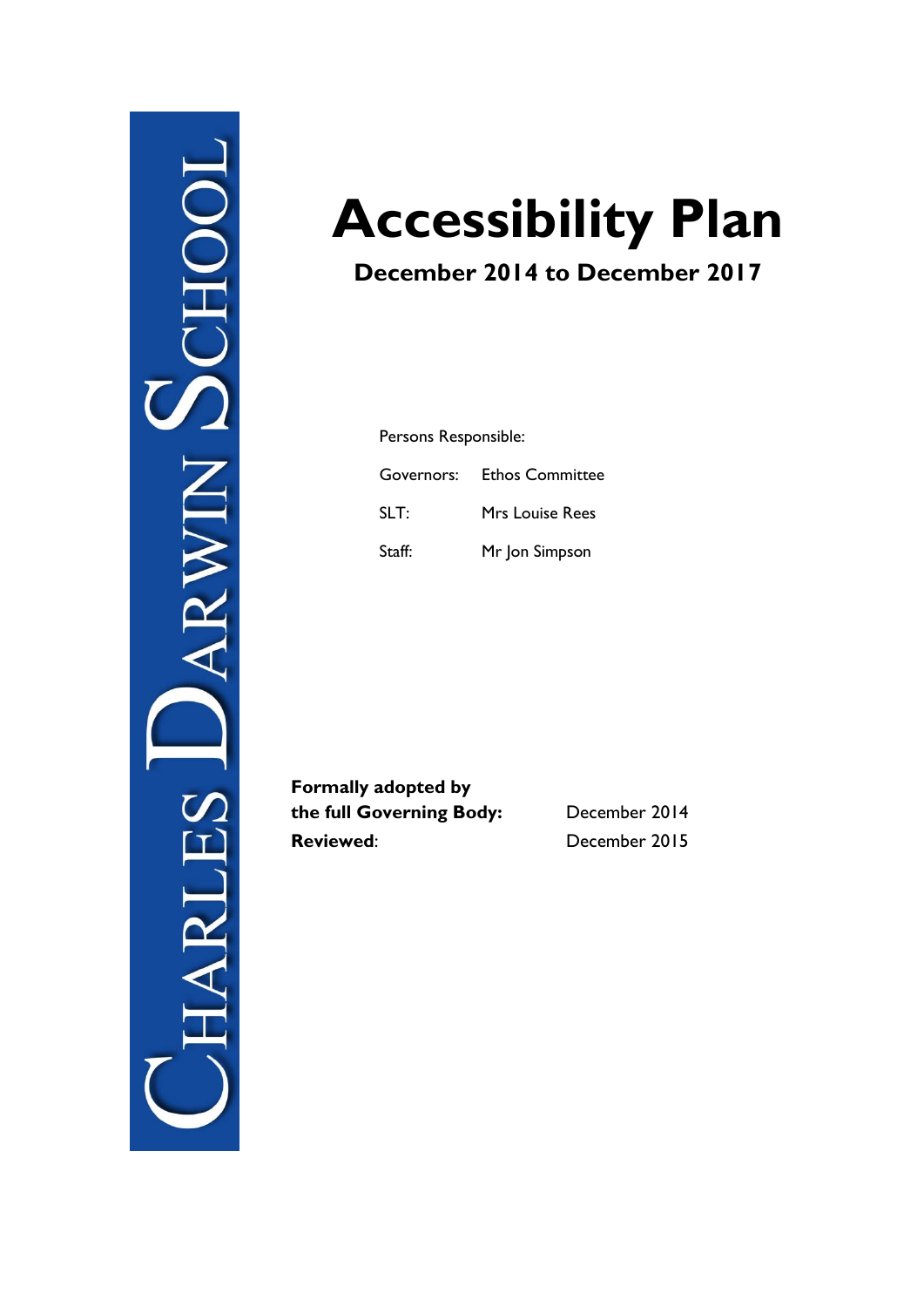## **1. Purpose: Introduction**

- 1.1. The SEN and Disability Act 2001 extended the Disability Discrimination Act 1995 (DDA) to cover education, this has now been superceded by the Equality Act 2010. Since September 2002, the Governing Body has had three key duties towards disabled pupils, under Part 4 of the DDA:
	- **not to treat disabled pupils less favourably for a reason related to their disability;**
	- **to make reasonable adjustments for disabled pupils, so that they are not at a substantial disadvantage;**
	- **to plan to increase access to education for disabled pupils.**
- 1.2. This plan sets out the proposals of the Governing Body of the school to increase access to education for disabled pupils in the three areas required by the planning duties in the DDA:
	- **increasing the extent to which disabled pupils can participate in the school curriculum;**
	- **improving the environment of the school to increase the extent to which disabled pupils can take advantage of education and associated services;**
	- **improving the delivery to disabled pupils of information which is provided in writing for pupils who are not disabled.**
- 1.3. It is a requirement that the school's accessibility plan is resourced, implemented and reviewed and revised as necessary. Attached is a set of action plans showing how the school will address the priorities identified in the plan.

# **2. Starting points**

- 2.1. The purpose and direction of the school's plan: vision and values
	- 2.1.1. This Accessibility Plan has been drawn up in consultation with the Local Authority, pupils, parents, staff and governors of the school and covers the period from December 2014 – December 2017. It continues work contained within the School Improvement Plan & other documents.
	- 2.1.2. We are committed to providing a fully accessible environment which values and includes all pupils, staff, parents and visitors regardless of their education, physical, sensory, social, spiritual, emotional and cultural needs. We are committed to challenging negative attitudes about disability and accessibility and to developing a culture of awareness, tolerance and inclusion.
	- 2.1.3. Charles Darwin School plans, over time, to increase the accessibility of provision for all pupils, staff and visitors to the school. The Accessibility Plan will contain relevant actions to:
- 2.2. Improve access to the **physical environment** of the school, adding specialist facilities as necessary. This covers improvements to the physical environment of the school and physical aids to access education.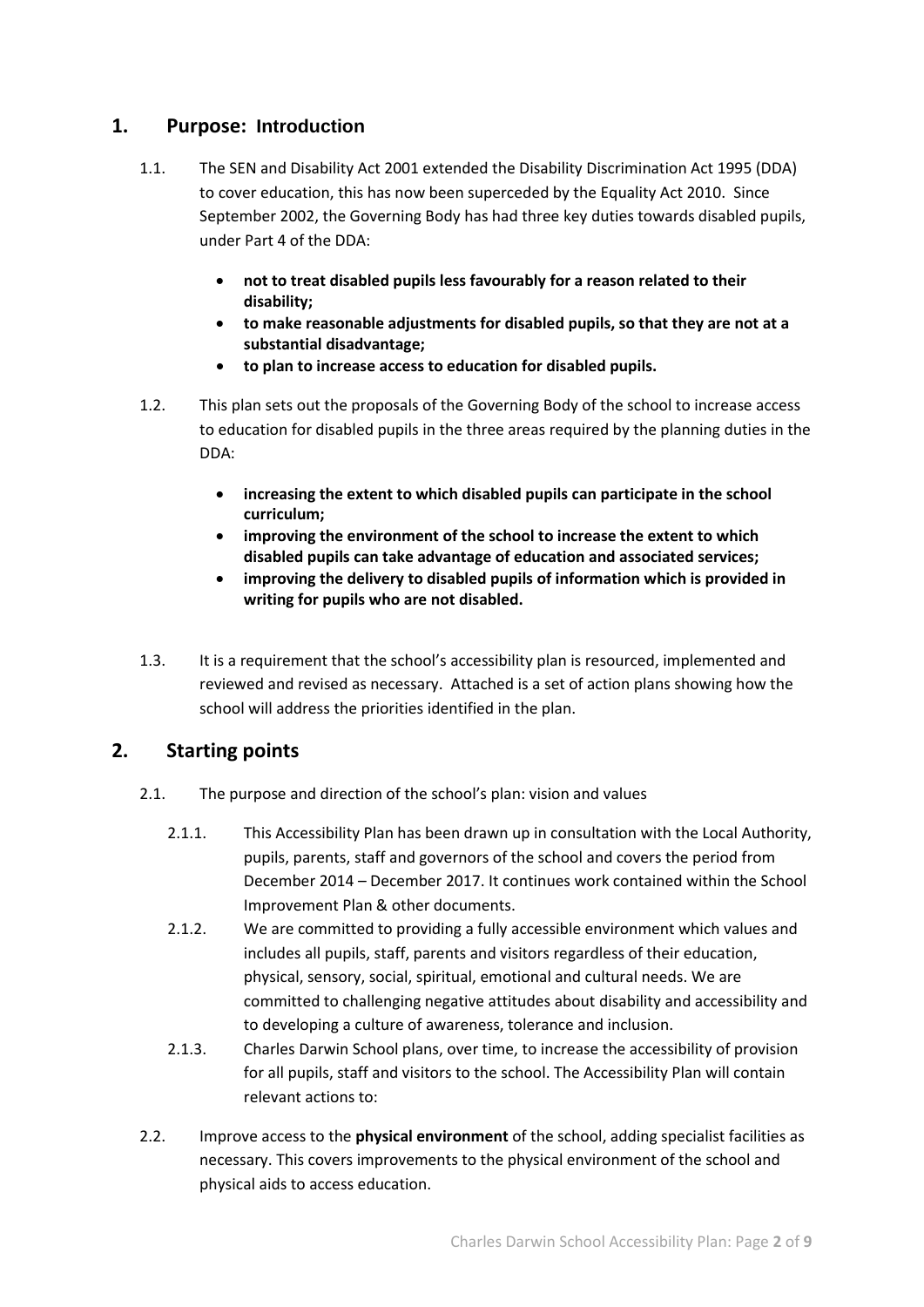- 2.3. Increase access to the **curriculum** for pupils with a disability, expanding the curriculum as necessary to ensure that pupils with a disability are as, equally, prepared for life as are the able-bodied pupils; (If a school fails to do this they are in breach of the DDA). This covers teaching and learning and the wider curriculum of the school such as participation in after-school clubs, leisure and cultural activities or school visits. It also covers the provision of specialist **aids and equipment**, which may assist these pupils in accessing the curriculum.
- 2.4. Improve the delivery of **written information** to pupils, staff, parents and visitors with disabilities. Examples might include handouts, timetables, textbooks and information about the school and school events. The information should be made available in various preferred formats within a reasonable time frame.
- 2.5. Attached are Action Plans, relating to these key aspects of accessibility. These plans will be reviewed and adjusted on an annual basis. New Plans will be drawn up every three years.
- 2.6. We acknowledge that there is a need for ongoing awareness raising and training for staff and governors in the matter of disability discrimination and the need to inform attitudes on this matter.
- 2.7. The Accessibility Plan should be read in conjunction with the following policies, strategies and documents:
	- SEND Policy
	- **•** Behaviour Management Policy
	- SEN Information Report
- 2.8. It may not be feasible to undertake some of the works during the life of this Accessibility Plan and therefore some items will roll forward into subsequent plans. The audit will need to be revisited prior to the end of each three-year plan period in order to inform the development of the new Plan for the following period.
- 2.9. As curriculum policies are reviewed, a section relating to access will be added to that on Equality and Diversity. The terms of reference for all governors' committees will contain an item on "having regard to matters relating to Access".
- 2.10. The School's complaints procedure covers the Accessibility Plan.
- 2.11. The Plan will be monitored through the Curriculum and the Premises Committees of the Governors.
- 2.12. The Plan will be considered by Ofsted as part of their inspection cycle.
- 2.13. Information gathering
- 2.14. The collection of information is crucial to supporting Charles Darwin School in making decisions about what actions would best improve opportunities and outcomes for disabled pupils, staff and parents. The information will also subsequently help us to review our performance. Information will be detailed enough to enable us to measure the delivery on disability equality, to assess the impact of the changes we have made and to help us identify which of our priorities have been achieved.
- 2.15. Identifying disabled pupils, staff, parents and other users of the school is key to the development of the plan.
- 2.16. Involvement of disabled pupils, staff, parents and other users of the school.
- 2.17. The school will consider and plan to involve disabled pupils, staff, parents and other users of the school. The school will continue to take into account the preferred means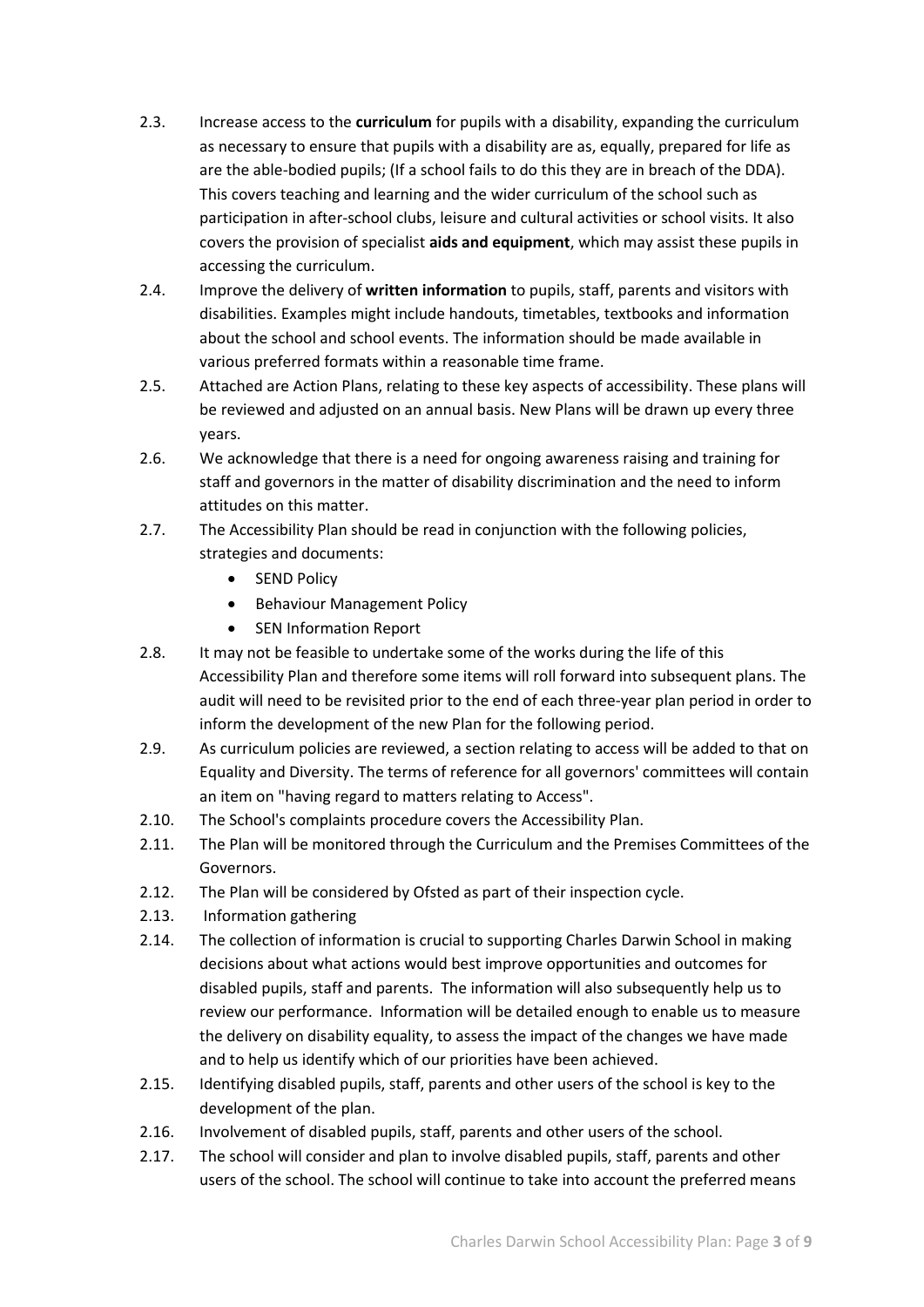of communication for those with whom they are consulting. We will ensure we will involve a range of people and hear a range of views. The views of the disabled pupils, staff, parents and other users of the school will be used to set priorities.

# **3. The main priorities in the school's plan**

3.1. Setting priorities

The priorities will be set in the light of:

- an examination of the information that the school has gathered; and
- the messages that the school has heard from the disabled pupils, staff and parents who have been involved in the development of the scheme.
- 3.2. Some of the priorities identified will themselves be about:
	- improving information;
	- improving the involvement of disabled pupils, staff and parents.
- 3.3. Increasing the extent to which disabled pupils can participate in the school curriculum. The following priority areas are to be considered: -
	- Review of current curriculum and establish inclusivity
	- Address any areas of deficit and take appropriate action
- 3.4. Improving the physical environment of the school to increase the extent to which disabled pupils can take advantage of education and associated services
- 3.5. The priority areas to be considered to improve physical aspects of the environment are set out in the three year accessibility plan overview
- 3.6. Improving the delivery to disabled users (pupils, parents, carers) of information that is provided in writing for users who are not disabled:
- 3.7. The priority areas to be considered to improve written information access are set out in the three year accessibility plan overview.

# **4. Making it happen**

4.1. Implementation

The scheme will be supported by detailed action plans and incorporated into the School Improvement Plan, with oversight of the governing body so that progress can be checked.

4.2. We will evaluate the effectiveness of our scheme with our School Improvement Partner and Ofsted when the school is inspected

#### 4.3. Publication:

We will provide a copy for anyone asking for it in a range of formats, subject to suitable notice being given.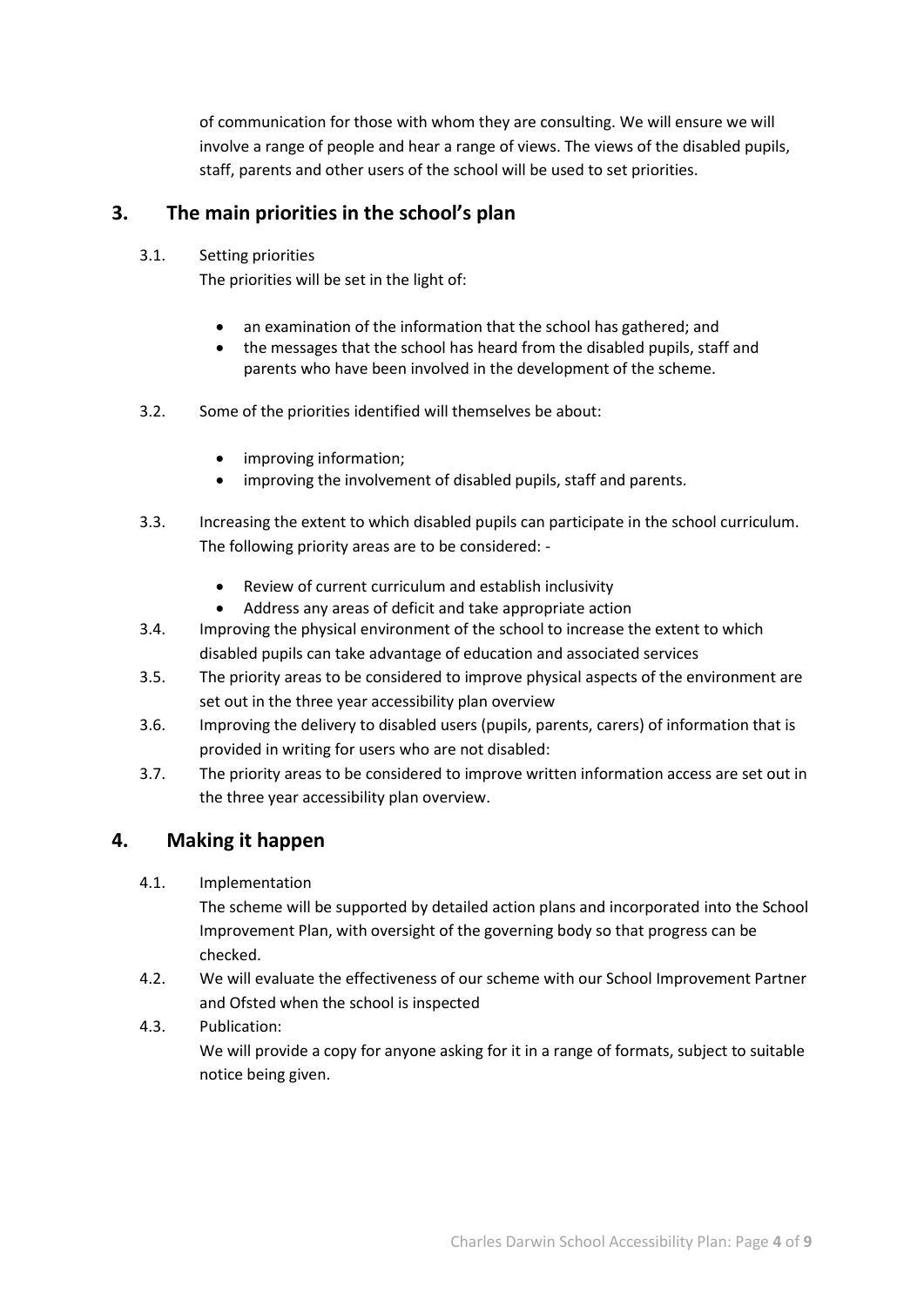# **Accessibility Plan - Buildings**

Improving the physical access at Charles Darwin School

| Area to address              | Action                                                        | Cost    | Responsibility | By When   |
|------------------------------|---------------------------------------------------------------|---------|----------------|-----------|
| <b>Disabled Parking Bays</b> | The need to increase the                                      | Minimal | JSi, GHo       | 1 year    |
|                              | number of disabled parking                                    |         |                |           |
|                              | bays in all car parking areas                                 |         |                |           |
|                              |                                                               |         |                |           |
| Clear route access to        | Purchase and installation of a                                | c.f150  | JSi, Gho with  | 1 year    |
| main reception               | ramp to main reception                                        |         | advice from    |           |
|                              | outdoor steps                                                 |         | LD             |           |
| Signage around               | Improve the signage around                                    | Unknown | JSi, Gho       | 1-2 years |
| school                       | school. To include necessary                                  |         |                |           |
|                              | updating of fire exit signs and<br>also signs at the front of |         |                |           |
|                              | school as well as yellow                                      |         |                |           |
|                              | visibility lines/markings to be                               |         |                |           |
|                              | refreshed                                                     |         |                |           |
|                              |                                                               |         |                |           |
| Steps area leading           | New paint is needed to                                        | Minimal | Gho            | 1 year    |
| down to main                 | highlight the steps leading                                   |         |                |           |
| reception                    | down to main reception                                        |         |                |           |
|                              |                                                               |         |                |           |
| Trip hazards around          | Sunken or raised kerbs or                                     | Minimal | Gho            | 1 year    |
| the outside areas            | drains to be levelled where                                   |         |                |           |
|                              | possible                                                      |         |                |           |
| Fire evacuation -            | Investment in training staff on                               | £1,000  | JSi, JSm, CWi  | 1 year    |
| staircases                   | evacuation procedures and                                     |         |                |           |
|                              | the correct equipment                                         |         |                |           |
|                              | necessary to evacuate                                         |         |                |           |
|                              | students with disabilities                                    |         |                |           |
| Conversion of medical        | There is a need for a Clos-o-                                 | £10,000 | JSi, Capital   | 1 year    |
| room to disabled             | mat disabled toilet towards                                   |         | Works, SEN     |           |
| toilet                       | the front of school.                                          |         | dept           |           |
|                              |                                                               |         |                |           |
| Automatic doors              | Improve disabled access into                                  | Unknown | JSi            | 3 years   |
|                              | the school through use of                                     |         |                |           |
|                              | automatic doors at the front                                  |         |                |           |
|                              | of school leading to the                                      |         |                |           |
|                              | disabled toilets and possibly                                 |         |                |           |
|                              | lift.                                                         |         |                |           |
|                              |                                                               |         |                |           |
| Add lift and improve         | Increased number of                                           | £20,000 | JSi, GHo,      | 1 year    |
| current lift.                | wheelchair users from 2015                                    |         | Capita Works   |           |
|                              | makes the need for a new lift                                 |         |                |           |
|                              | essential as well as updating<br>current lift to conform with |         |                |           |
|                              | DDA.                                                          |         |                |           |
|                              |                                                               |         |                |           |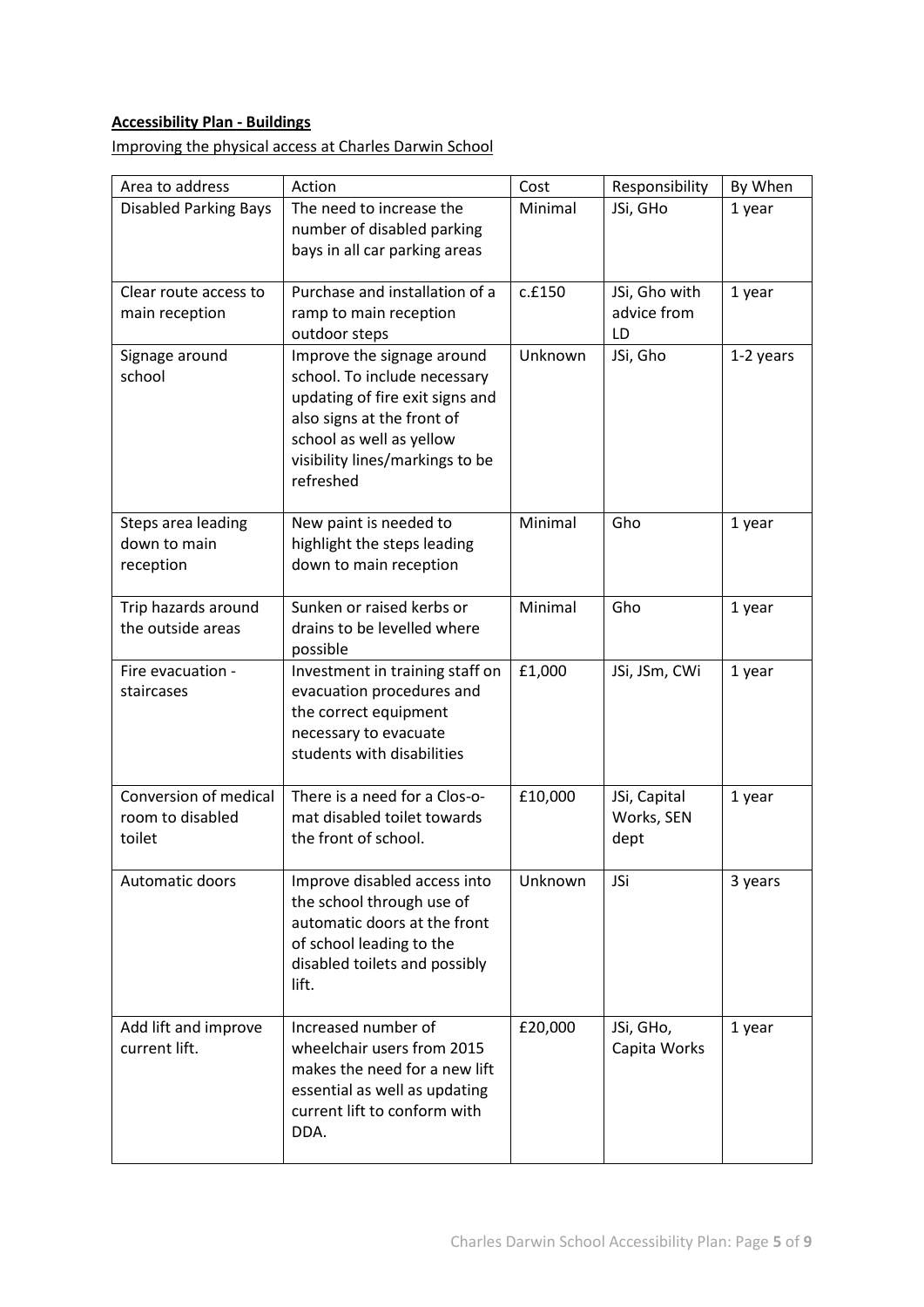| Cookers and new<br>technology for<br>disabled students<br>including alarms | Allowing disabled students to<br>access the curriculum and<br>alert others in the case of an<br>emergency. | £2000   | JSi, GHo                   | 3 years   |
|----------------------------------------------------------------------------|------------------------------------------------------------------------------------------------------------|---------|----------------------------|-----------|
| Disabled changing<br>facilities within the PE<br>area                      | Create a space within existing<br>changing area where disabled<br>students have enough space<br>to change. | Minimal | JSi, GHo, JBu              | 1-2 years |
| Hearing impaired<br>soundfield system                                      | Investigate practicalities for<br>potential future students                                                | Minimal | JSi with advice<br>from LD | 3 years   |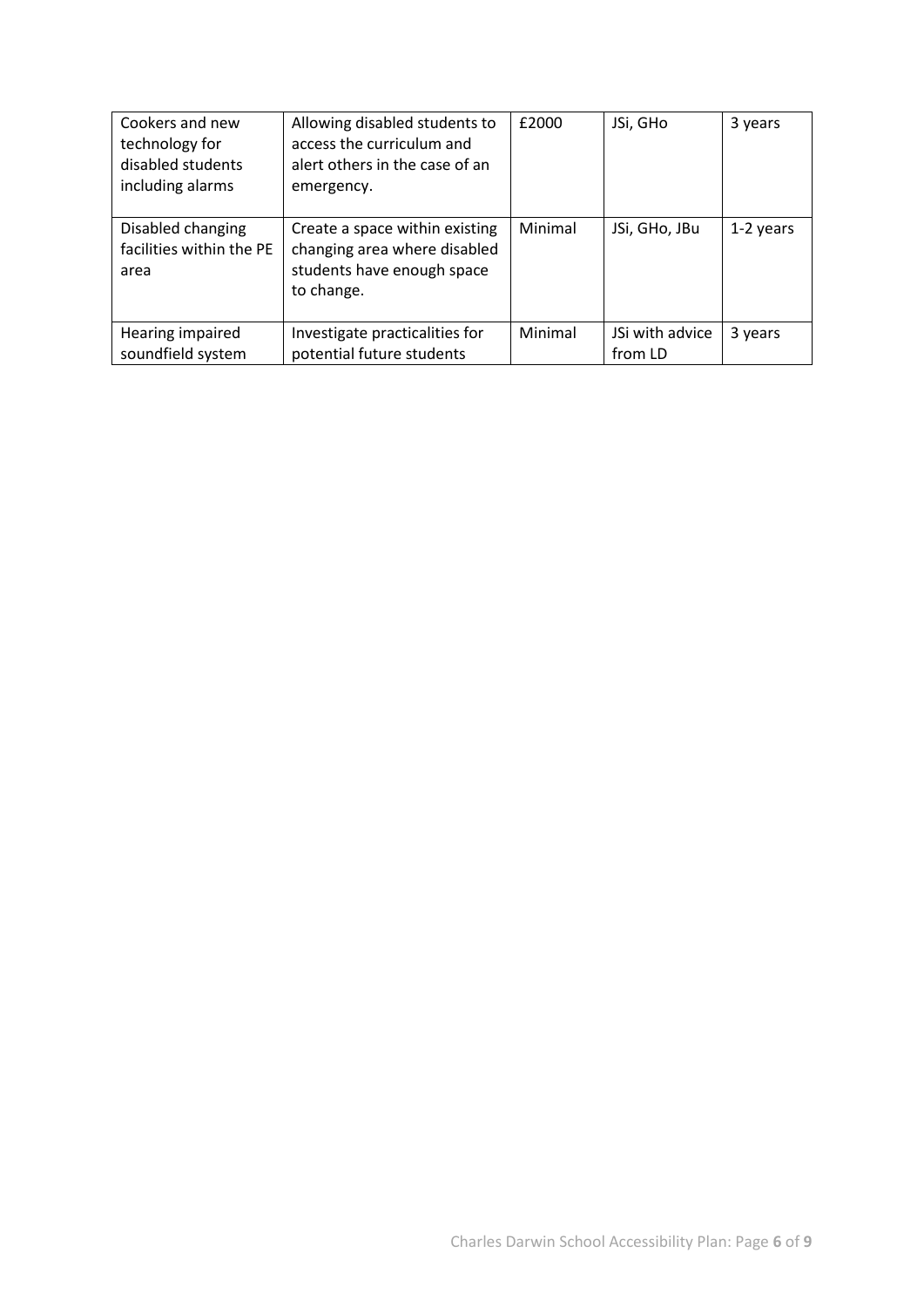# **Accessibility Plan - curriculum**

## Improving the curriculum access at Charles Darwin School

| Area to address                                                                                                                                                                   | Action                                                                                                                                                                                                                                                      | Cost                                                      | Responsibility                                                          | By When     |
|-----------------------------------------------------------------------------------------------------------------------------------------------------------------------------------|-------------------------------------------------------------------------------------------------------------------------------------------------------------------------------------------------------------------------------------------------------------|-----------------------------------------------------------|-------------------------------------------------------------------------|-------------|
| Training teaching staff<br>on appropriate aspects<br>of differentiation in the<br>classroom to meet<br>specific needs                                                             | Relevant advice or training from<br>external agencies:<br>Sensory Team<br><b>School Nurse</b><br>CATT team<br>OT                                                                                                                                            | None                                                      | LD to oversee                                                           | As required |
| Assisting with access to<br>practical tasks in lesson                                                                                                                             | Support staff trained and<br>available to act as practical<br>assistants where needed.<br>Support staff undertake basic<br>backcare awareness training                                                                                                      | £12.50 per<br>hour met<br>though<br><b>HNB</b><br>funding | LD to oversee                                                           | As required |
| <b>Ensuring that</b><br>consideration is given to<br>pupils with specific<br>needs in accessing<br>aspects of exam<br>subjects that they may<br>not take through to<br>exam level | Candidates are able to follow the<br>course of their choice for their<br>education but may not be<br>entered for the specification in<br>line with recommendations in<br>JCQ (Adjustments for candidates<br>with disabilities and learning<br>difficulties) | None                                                      | LD to advise in<br>consultation<br>with parents<br>/carers<br>/students | As required |
| Students with specific<br>needs requiring earlier<br>departure/arrival from<br>the lesson to avoid<br>more crowded corridors                                                      | Recognition that students may<br>miss last few minutes of a<br>lesson, adapting the lesson plan<br>accordingly eg seating plan<br>considered, provision of pre-<br>printed notes on final section of<br>the lesson                                          | None                                                      | All staff                                                               | As required |
| Curriculum offer to<br>meet the whole range of<br>SEND needs within our<br>mainstream school                                                                                      | Recognition that some students<br>will need a tailored curriculum at<br>KS4 eg entry level qualifications,<br>access to work experience,<br>adapted timetable etc                                                                                           | Variable                                                  | LD, MBo, RKe                                                            | 1 year      |
| All out of school<br>curricular activities are<br>planned to ensure the<br>potential participation<br>of all pupils                                                               | Review all out of school<br>curricular provision to ensure<br>compliance with legislation                                                                                                                                                                   | Variable                                                  | <b>Faculties</b><br>LD may advise                                       | 1 year      |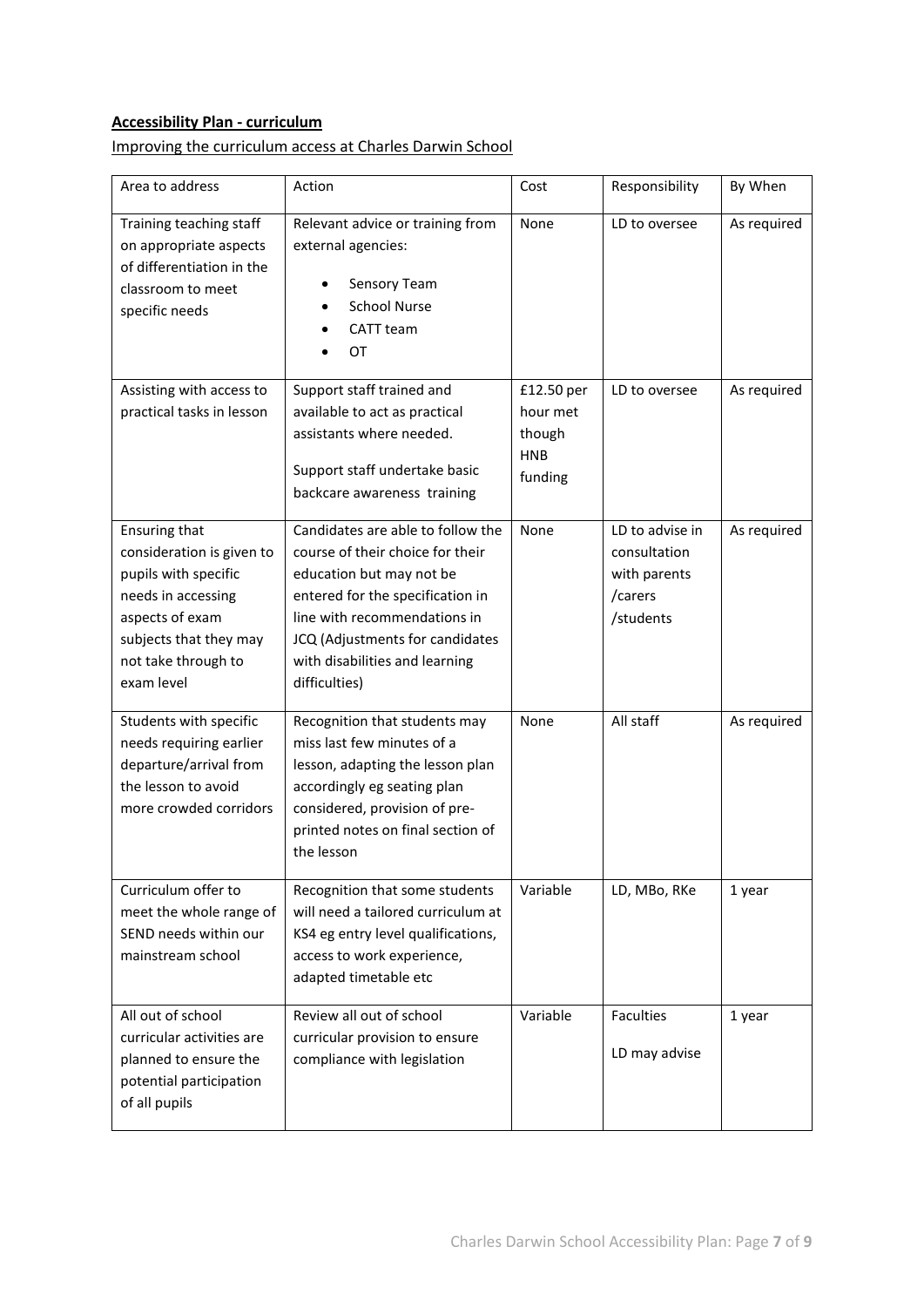| Extra curricular clubs    | Review all extra curricular clubs | Variable | <b>Faculties</b> | 1 year  |
|---------------------------|-----------------------------------|----------|------------------|---------|
| and trips to allow access | and trips to ensure compliance    |          |                  |         |
| to all where possible     | with legislation                  |          | LD may advise    |         |
| within the limits of      |                                   |          |                  |         |
| reasonable adjustments    |                                   |          |                  |         |
|                           |                                   |          |                  |         |
| Use of assistive          | Research potential use of         | Variable | LD/IT            | 3 years |
| technology for pupils     | assistive technology solutions eg |          |                  |         |
| with additional needs     | voice recognition software,       |          |                  |         |
| bearing in mind           | predictive text software etc      |          |                  |         |
| restrictions of JCQ       |                                   |          |                  |         |
| requirements around       |                                   |          |                  |         |
| 'normal way of working'   |                                   |          |                  |         |
| and what can be           |                                   |          |                  |         |
| allowed in exams          |                                   |          |                  |         |
|                           |                                   |          |                  |         |